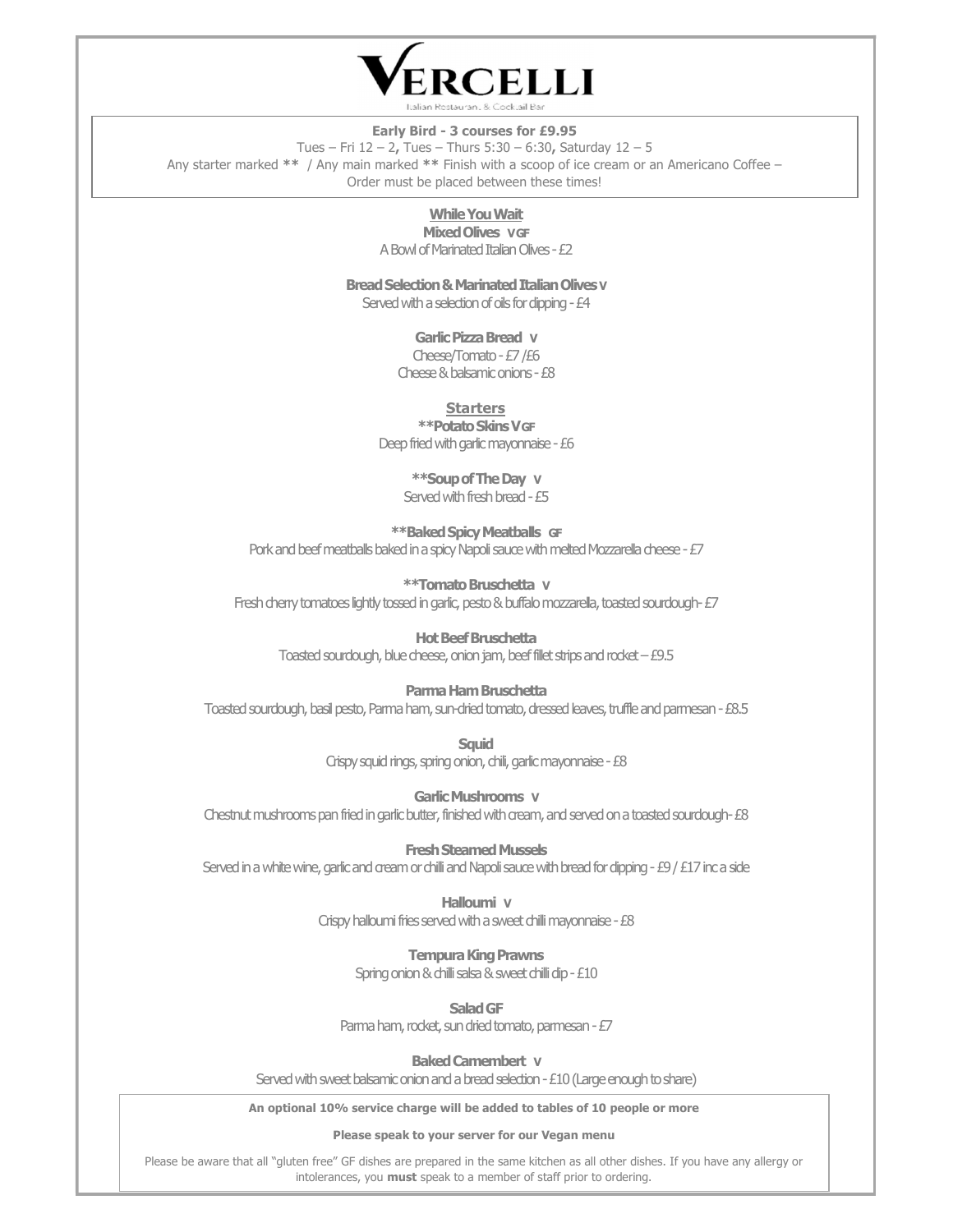

## Pasta and Risotto

Gluten Free Penne Pasta Available

\*\*Rigatoni Salmone Smoked salmon and garlic in a Napoli and Cream sauce - £11

\*\*Rigatoni Bolognaise Traditional beef ragu with Parmesan shavings - £10

\*\*Rigatoni Cipolle V Red onion, peppers & olives in a Napoli & garlic sauce - £8

\*\*Lasagna al forno Layered pasta sheets, Bolognese sauce and topped with mozzarella cheese and béchamel sauce. - £11

> \*\*Spaghetti Tuscana Spicy Tuscan sausage in a Napoli & garlic sauce, topped with fresh chili - £9

Spaghetti Carbonara Pancetta, parmesan, black pepper, cream and egg yolk-£12

Spaghetti Pollo Funghi Chicken breast & mushrooms in a garlic, cream & Napoli sauce - £11

Fettuccini Gamberi King prawns, Norwegian prawns, red onion, capers, garlic, chilli, Napoli sauce & a touch of cream- £14

Fettuccini Manzo Strips of beef fillet and chestnut mushrooms with a touch of garlic, cooked in a French mustard, red wine and cream sauce - £14

> Fettuccini Basilico Basil, pesto, chicken breast, garlic & mascarpone - £13

Spaghetti Polpetta Pork and beef meatballs, spicy Napoli sauce, mozzarella - £13

Risotto Pollo e Asparagi GF Chicken breast and asparagus in a creamy sauce, finished with Parmesan - £12

Risotto Toscana GF Chicken breast, pancetta, spicy Tuscan sausage and mushrooms in a Napoli sauce, finished with Parmesan - £12

Risotto Funghi V GF Chestnut mushrooms and garlic in a creamy sauce, finished with truffle and Parmesan - £13

Risotto Marinara GF

Mussels, king prawns, Norwegian prawns in a Napoli, chilli, and garlic sauce and finished with parmesan- £15

An optional 10% service charge will be added to tables of 10 people or more

Please speak to your server for our Vegan menu

Please be aware that all "gluten free" GF dishes are prepared in the same kitchen as all other dishes. If you have any allergy or intolerances, you must speak to a member of staff prior to ordering.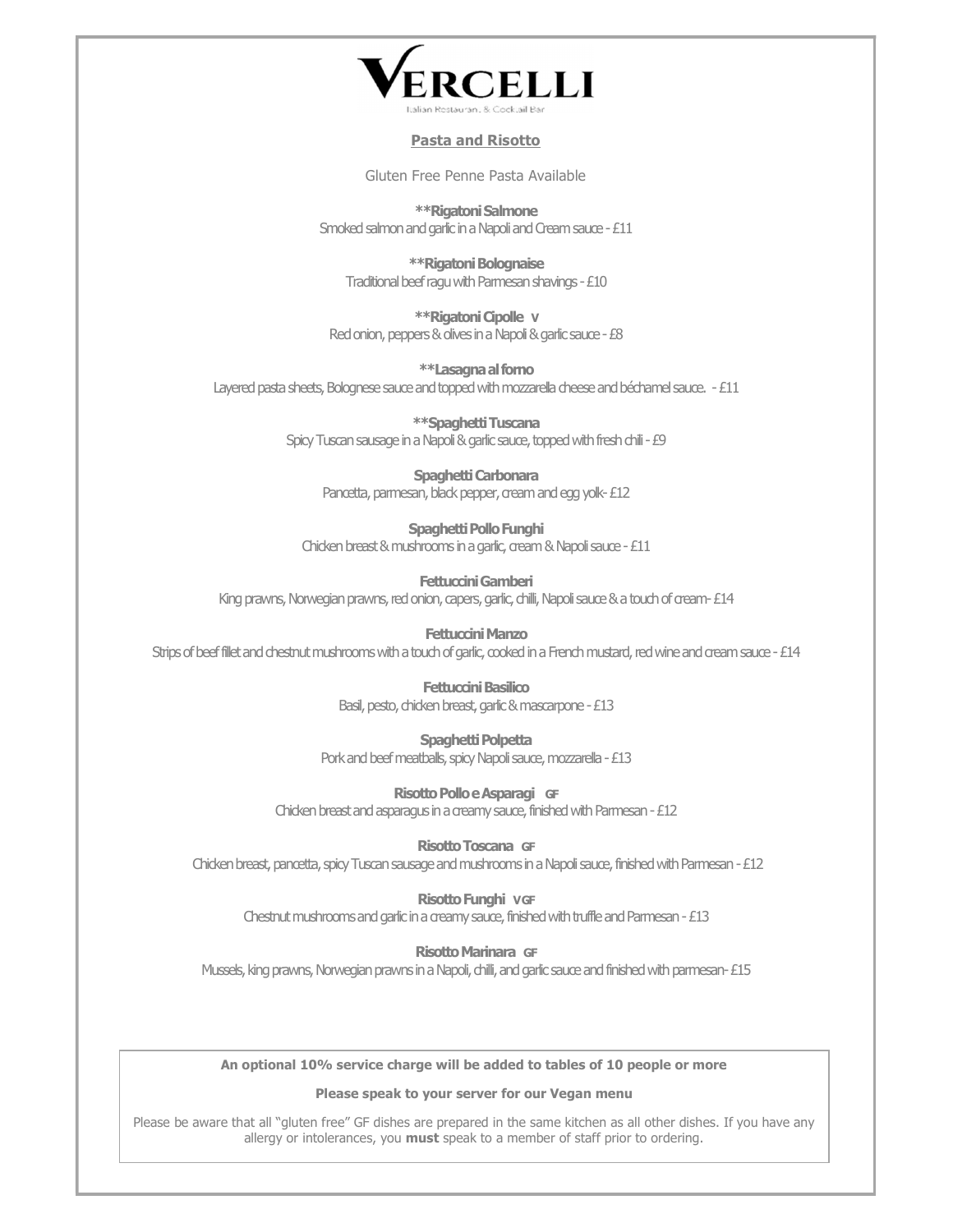

#### Pizzas

All our pizzas are 12', hand stretched, stone baked and made to order using fresh Italian ingredients and 100% mozzarella cheese. Gluten free pizza bases available - £3 Supplement.

> \*\*Pizza Margherita V Tomato, mozzarella - £9

\*\*Pizza Pepperoni Tomato, mozzarella, spicy pepperoni - £10

\*\*Pizza Prosciutto e Funghi Tomato, mozzarella, mushrooms, cooked prosciutto - £10

\*\*Pizza Vegetariana V Tomato, mozzarella, peppers, onions, mushrooms - £10

\*\*Pizza Hawaiian Tomato, mozzarella, cooked prosciutto, pineapple - £10

Pizza Parma

Tomato, mozzarella, finished with Parma ham, sun dried tomatoes, buffalo mozzarella & rocket - £12

Pizza Verona Tomato, mozzarella, cooked prosciutto, mushrooms, mascarpone, garlic., rocket - £12

> Pizza Bolognese Tomato, mozzarella, traditional beef ragu - £12

Pizza Americana Tomato, mozzarella, spicy Tuscan sausage, pepperoni, peppers, red onion, jalapenos - £13

Pizza Genovese V Basil pesto, mozzarella, spinach, marinated artichoke, goats' cheese, balsamic reduction - £13

> Pizza Carne Tomato, mozzarella, chicken breast, pepperoni, salami, Parma ham £13

Pizza Dolcelatte Blue cheese, mozzarella, pancetta, balsamic onions, parmesan shavings, rocket £13

Pizza Gamberoni Tomato, mozzarella, king prawns, Tuscan sausage, touch of garlic, fresh chilli £14

Classic Vercelli Calzone Folded pizza filled with mozzarella, red onion, mushrooms, prosciutto and topped with Napoli sauce - £14

Meatball Calzone Folded pizza filled with Vercelli meatballs, mozzarella, red onion and topped with Napoli sauce & fresh chilli - £14

An optional 10% service charge will be added to tables of 10 people or more

Please speak to your server for our Vegan menu

Please be aware that all "gluten free" GF dishes are prepared in the same kitchen as all other dishes. If you have any allergy or intolerances, you must speak to a member of staff prior to ordering.  $\overline{a}$